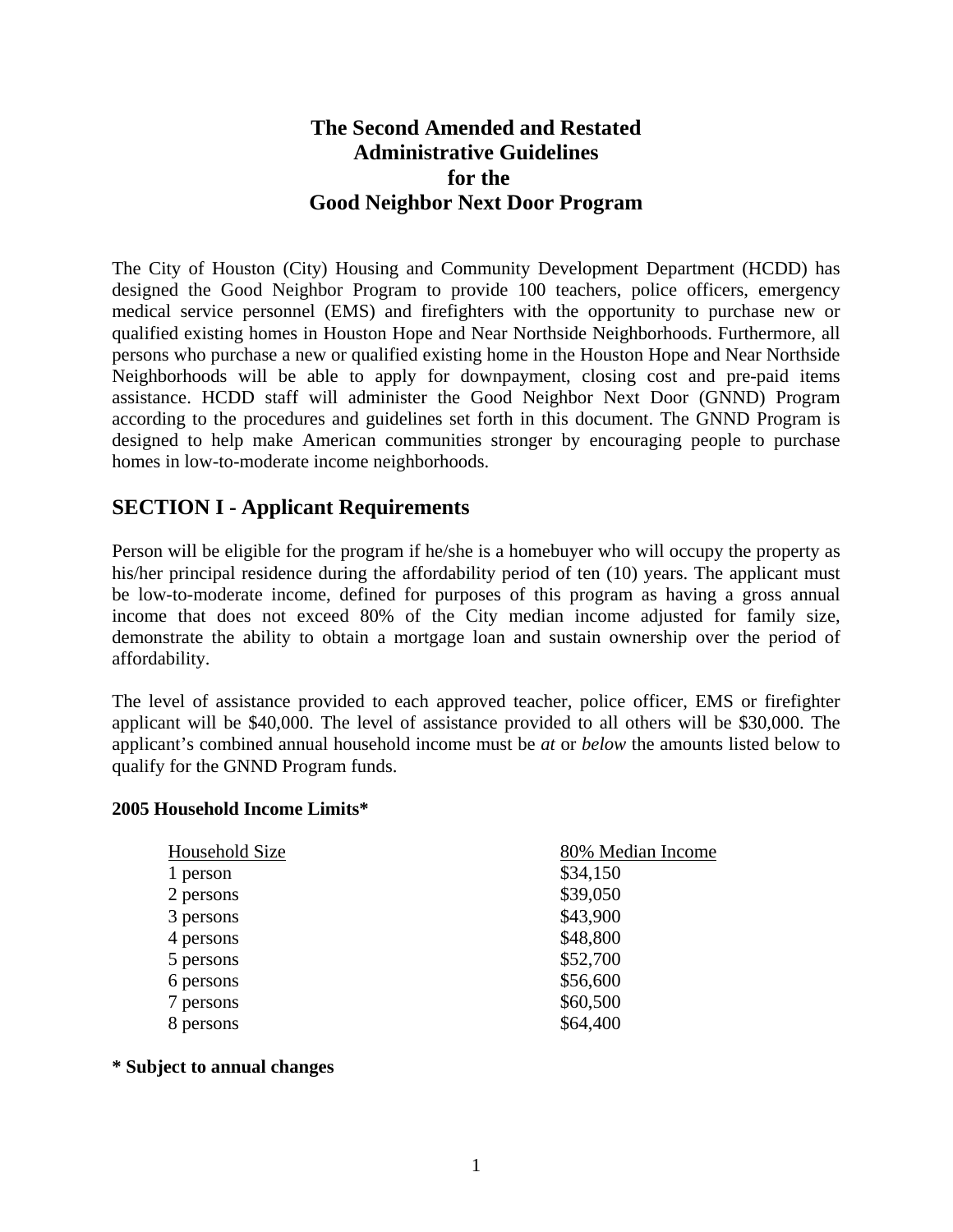Similar to any normal mortgage loan, applicant must meet the credit and underwriting criteria established by the participating Affordable Lending Partner (ALP) providing the loan. Based on guidelines, teachers must also meet the HCDD's requirements to qualify under this program.

## **A. Income Determination**

Income for all persons over eighteen years of age living in the property must be included in determining income for program eligibility. Income from a non-purchasing spouse must be included in Family Income calculations. **Total Household Income used for program eligibility may be different from that used by the ALP.** The City has adopted the Section 8 program definition for annual (gross) income (23 CFR Part 5). The Part 5 definition of annual income is the gross amount of income of all household members anticipated to be received during the coming 12-month period.

# **Required Documentation**

.

HCDD will review and certify the household income information according to HUD approved procedures and guidelines for determining annual income.

Each ALP will submit the following documents for all household members over the age of 18 years old when applicable:

- Income Worksheet signed by all household members.
- A written Verification of Employment (VOE) and three (3) calendar months of paycheck stubs dated within ninety (90) days of file submission.
- Copy of all award letters, income verification forms and/or third party verification forms to verify other sources of income such as child support, social security, social security supplemental income (SSI), pensions, annuities, etc.
- The last two (2) years complete income tax returns including all schedules, W-2's or 1099's.
- Provide birth certificates or legal documentation of adoption or guardianship for all household members seventeen (17) years of age and under.
- Three (3) calendar months of bank statements dated within ninety (90) days of file submission.
- If applicable, additional documents/statements from the applicant(s) related to marital status, i.e., divorce decree, legal separation documents, and/or death certificate.
- Copies of all household members Texas Driver's License(s), Social Security Card(s), and/or Permanent Resident Alien Card(s).
- Verification of Deposits (VOD), bank statements and/or cashier's checks to verify that the borrower has at least \$1000 in reserves. The borrower cannot have more than \$50,000 in liquid assets (excluding retirement accounts).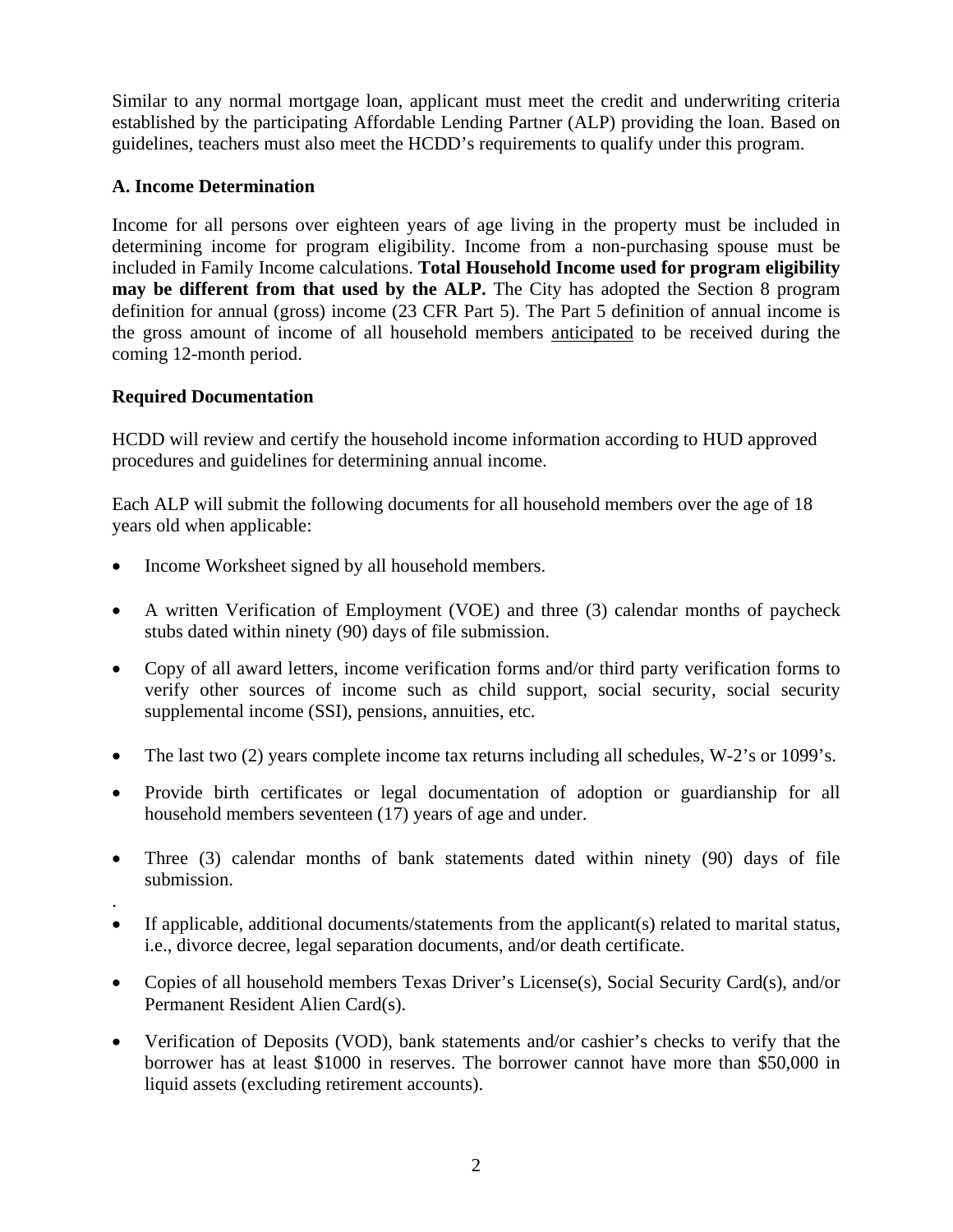#### **Income Calculations that may require explanation and review:**

- The City and/or ALPs will review income from overtime, bonuses, seasonal work, etc., over a minimum period of three (3) years and complete an "income average" when the applicant has been employed at the same employer for the last three (3) consecutive years. The amount obtained by income averaging will be added to the applicant's projected gross annual income. See also Section II A of Appendix I.
- Provide proof of varying compensation, such as tips or gratuities, along with year-to-date information or average income.

\**ALP's are encouraged to use the HUD online income calculator to determine family income. The HUD online calculator may be found at the following web address: https://webapps1.hud.gov/hfc/calculator/*

#### **B. Completion of Homebuyer Education**

The applicant must complete at least eight (8) hours of homebuyer education from any Participating HUD Approved Housing Counseling Agency. It is the responsibility of the applicant to pay all costs incurred with signing up for a homebuyer education course.

The Participating HUD Approved Housing Counseling Agency will prepare a Counseling Certificate and present it to the applicant after the course completed.

#### **Required Documentation:**

The applicant must submit to ALP a copy of the Counseling Certificate to be included in the loan file.

#### **C. ALP Loan Approval**

Downpayment, maximum debt to income ratio, maximum totals obligations, credit history and credit report or loan terms (Except for Lead-Base Paint See Section II E.) are the responsibility of the ALP to assess risk; however, the borrower, co-borrower, and non-purchasing spouse cannot be delinquent on a student loan, a student loan repayment plan, Internal Revenue Service taxes or City taxes. Also, the borrower, co-borrower, and non-purchasing spouse cannot be late or delinquent on any utility payments applicable to the current or former address(es). **Please be advised that the back ratio for all ALP loans cannot exceed 50% and PITI must be included in the total monthly payment.** 

#### **Required Documentation:**

Approval letter from ALP showing interest rate and loan amount. Rate must be locked at the time of submission to HCDD. Also, an executed 1003 Loan application, 1008/MCAW Underwriting Summary and tri-merged credit report must be submitted. A tri-merged credit report is needed for the borrower, co-borrower, and non-purchasing spouse.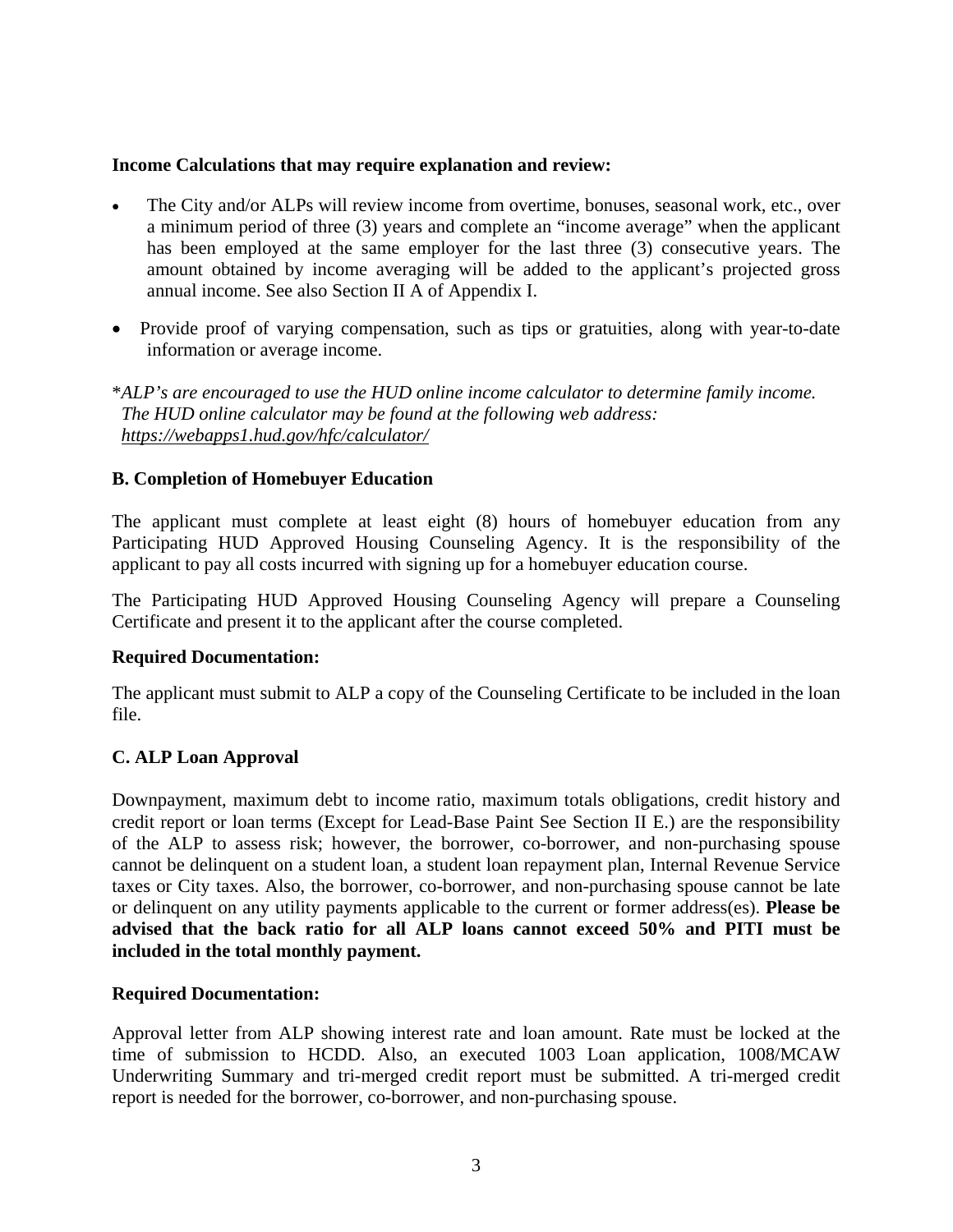### **D. Employment Certification for Teachers, Policemen, EMS or Firefighter**

Teachers must be employed full-time by a public school, private school, or federal, state, county, or municipal educational agency as a classroom teacher or administrator. Teachers also must be in good standing with their employer.

Police officers must be a full-time, sworn law enforcement officer who is employed full-time by federal, state, county, or municipal government; or a public or private college or university. The eligible officer must be sworn to uphold and make arrests for violations of federal, state, county, or municipal law.

Firefighter or EMS must be a full-time paid employee.

### **Required Documentation:**

Teachers must document that they are employed by an educational agency that serves the school district/jurisdiction in which the home they are purchasing is located.

Police officers' employer must document that the officer is a full-time law enforcement officer with the general power to arrest. The certification letter must be submitted to the ALP.

Firefighters' or EMS' employer must document that the firefighter or EMS is a full-time employee. The certification letter must be submitted to the ALP.

# **SECTION II - Property Eligibility Criteria**

Financial assistance is not restricted to the purchase of new homes. Financial assistance may be made available to qualified purchasers of existing homes, provided that the existing homes meet all applicable federal (including HUD), state and local construction quality standards and are otherwise eligible under these Guidelines. HCDD is authorized, without further resort to City Council, to adopt internal procedures to implement the above-stated provision. Any property, existing or newly constructed, located within one of the Houston Hope Neighborhoods or Near Northside Neighborhood which will become the applicant's principal residence, may be eligible for GNND Program funds. Properties assisted with funds must be free from any defects that pose a danger to the health or safety of occupants before transfer of ownership.

## **A. Type of Property**

Property approved for funding includes new and existing structures:

- Single-family property (1 unit)
- Condominium unit/Townhouse
- Modular home/Manufactured home
- Cooperative unit

## **Required Documentation:**

One complete copy of the current property appraisal showing the type of unit is required.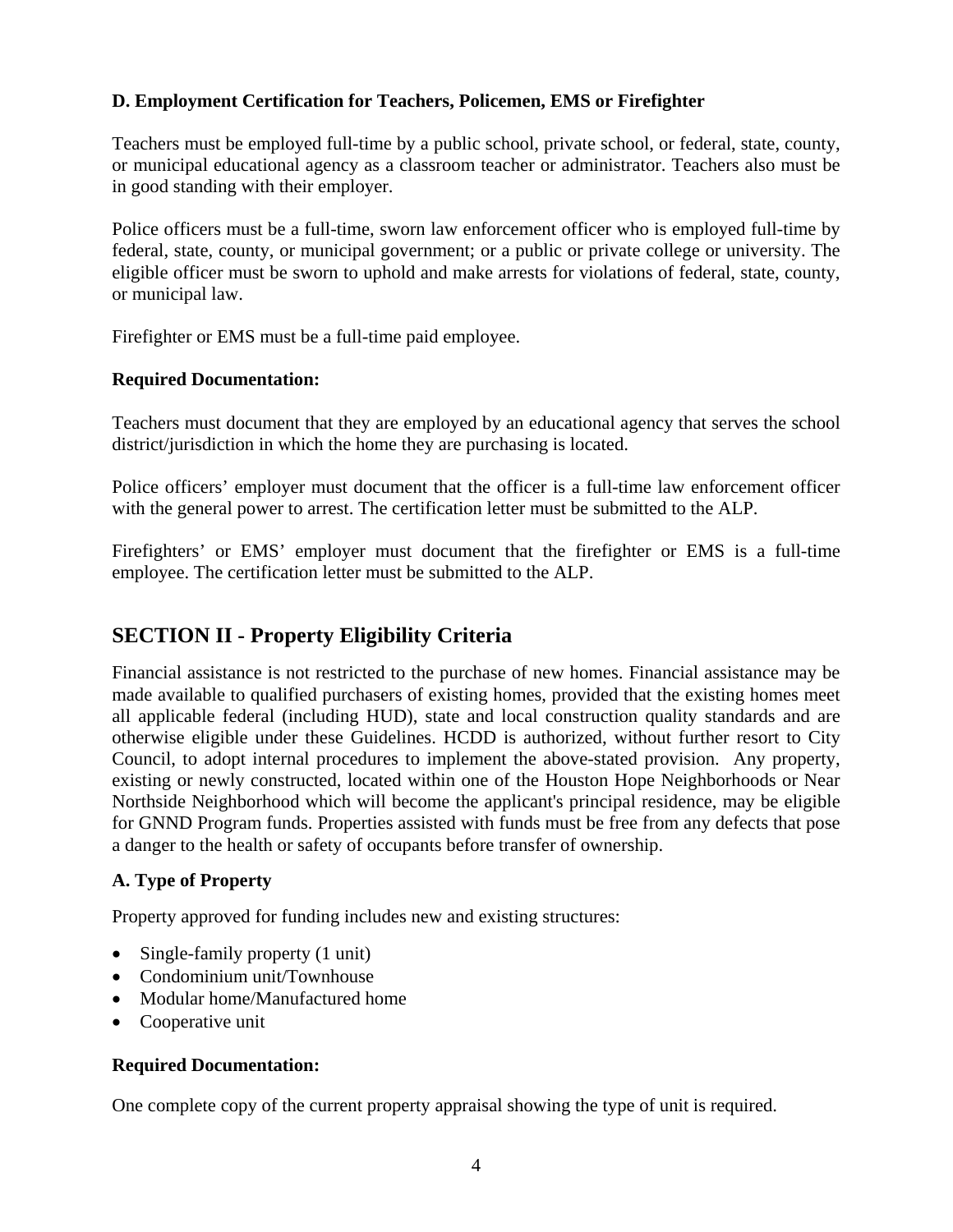### **B. Sales Price Limitations**

The sales price for the property cannot exceed \$135,000.

### **Required Documentation:**

The sales price must be supported by an executed earnest money contract or contract for sale not to exceed \$135,000.

### **C. Property Location**

Property must be located within one of the Houston Hope Neighborhoods or Near Northside Neighborhood.

### **Required Documentation:**

Tax Certificate obtained from Title Company by the ALP with the Tax I.D. Number. Also, HAP staff will verify the property location with the appropriate appraisal district.

## **D. Property Condition**

If the property to be acquired is an **existing** property**,** a clear HCDD Minimum Property Rehabilitation Standards Inspection Report pursuant to local minimum property standards and building codes adopted by the City must certify it as decent, safe and sanitary. If the property to be acquired is a newly constructed unit, it must be in full compliance with the City's new construction codes and if applicable any state requirements for new construction, including documentation that the structure complies with energy efficiency requirements as contained in Chapter 11 of the state's International Residential Code (IRC).

#### **Required Documentation:**

The property must be appraised in order to establish that the property is decent, safe and sanitary. A full copy of the Appraisal listing the condition of the property as "Average" or above must be submitted to HCDD. Also, HCDD encourages the potential homebuyer(s) to have an inspection performed on the property to be acquired. If an inspection is performed, the ALP must provide a copy of the private inspection to HCDD. Prior to the commitment of any federal funds, HCDD Inspection Services Section will conduct an independent inspection on the property.

#### **E. Lead-Base Paint Visual Assessment**

For any property built before 1978, HCDD Inspection Services Section will perform the leadhazard visual assessment if needed. The requirements contained in the Texas Environmental Lead Reduction Rules, Section 295.272 Standards For Conducting Lead Based-Paint Activities and full compliance with HUD's Lead-Based Paint Regulations at 24 CFR Part 35 will be met. All corrective work must be completed by the seller prior to loan closing and must be inspected and approved by HCDD's inspectors. All LBP work must be undertaken and completed in accordance with all applicable safe-work practice requirements, certifications, licensing, etc. as published by HUD in the LBP regulations as noted above.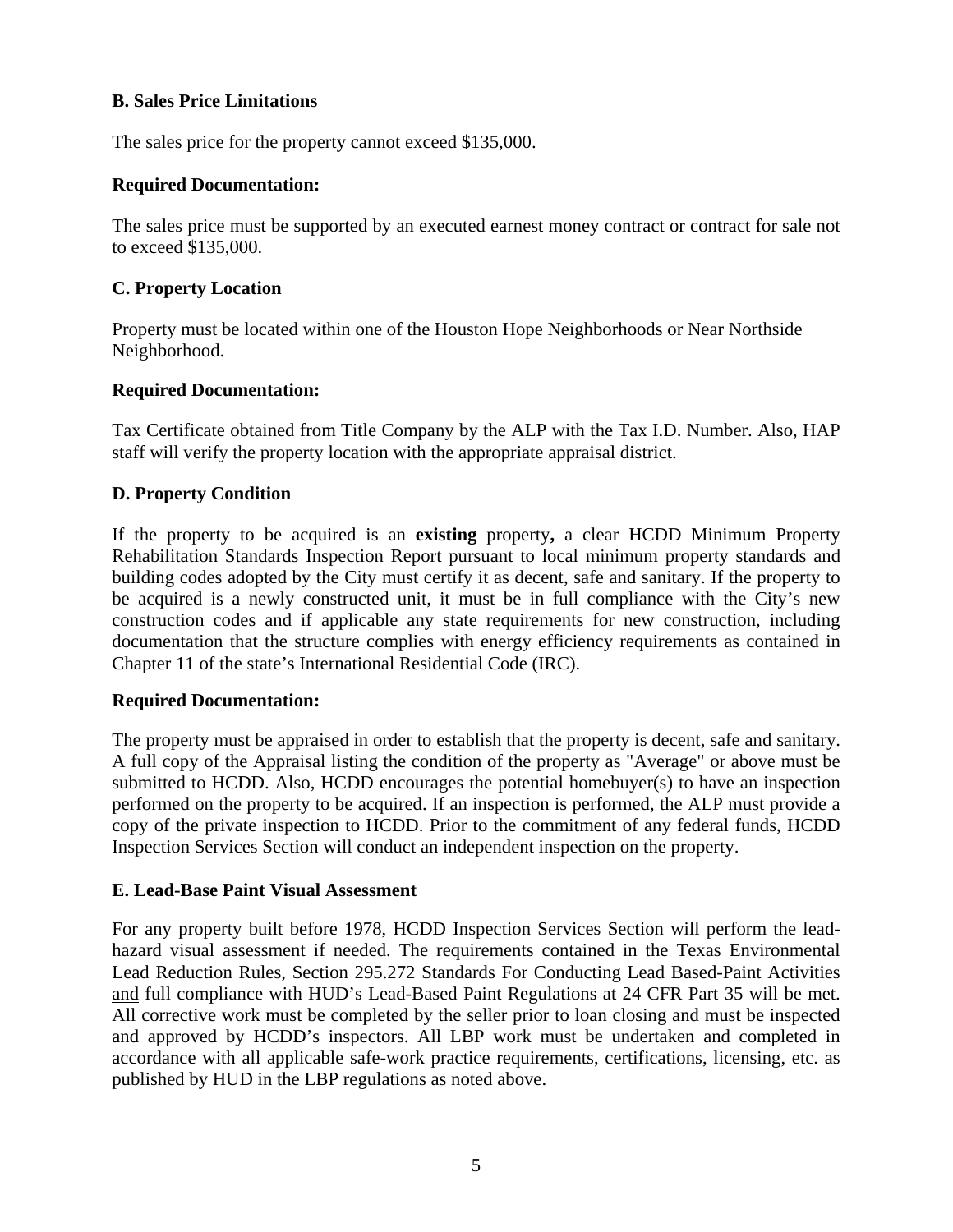# **Required Documentation:**

A "**Lead Hazard Disclosure**" will be delivered to HCDD with the applicant's signature and date.

# **F. Environmental Review for Federal Funds**

A HUD Environmental Review must be performed on the property prior to federal funds being committed by HAP (24 CFR Part 58). No commitment or disbursement of funds will occur prior to completion of the review. 24 CFR 58.35(b)(5) defines homebuyer assistance activities as "categorical exclusions not subject to § 58.5" using the following wording:

*"Activities to assist homebuyers to purchase existing dwelling units or dwelling units under construction, including closing costs and down payment assistance, interest buydowns, and similar activities that result in the transfer of title."* Note: 24 CFR 58.5 may not be applicable as noted above. All files will contain documentation that the assisted activities are in compliance with 24 CFR 58.6.

When a homebuyer meets this definition, the City's responsibilities as the Responsible Entity (RE) are described on p. 13 of CPD-01-11:

*"These activities are treated like exempt activities. The RE is not required to undertake NEPA level review or document that the activities comply with other Federal laws and authorities found at §58.5. Additionally, no public notices are published, and a Request for Release of Funds and Certification is not submitted to HUD (or the state in the case of state recipients). The RE must document its determination that the activity is a categorical exclusion not subject to §58.5 authorities, and place the document into the Environmental Review Record."*

There is one condition under which homebuyer assistance alone might be considered subject to § 58.5 and one condition that might require NEPA environmental assessment under § 58.36 or categorical exclusion under 24 CFR 58.35(a).

- 1. If the commitment is made to a homebuyer prior to initiation of the construction of the house.
- 2. If the downpayment assistance financing is committed, reserved or otherwise directed to a specific developer or project prior to initiation of construction, whether by application of the developer (or intent to apply) or declaration of the city to set-aside funds for particular projects. In such cases, the presumption has to be that the buyer assistance is integral to the overall financing of the project.

In these cases, the City cannot proceed with commitment and the developer cannot proceed with construction until the City determines whether the project qualifies under  $\S$  58.35(a), 58.34(a)(12), or 58.36 and completes the appropriate review. All stop-work provisions should apply until the appropriate review can be completed.

Under these circumstances in single family situations of less than 5 units, a homebuyer project may be categorically excluded but subject to § 58.5. The project may be converted to exempt, if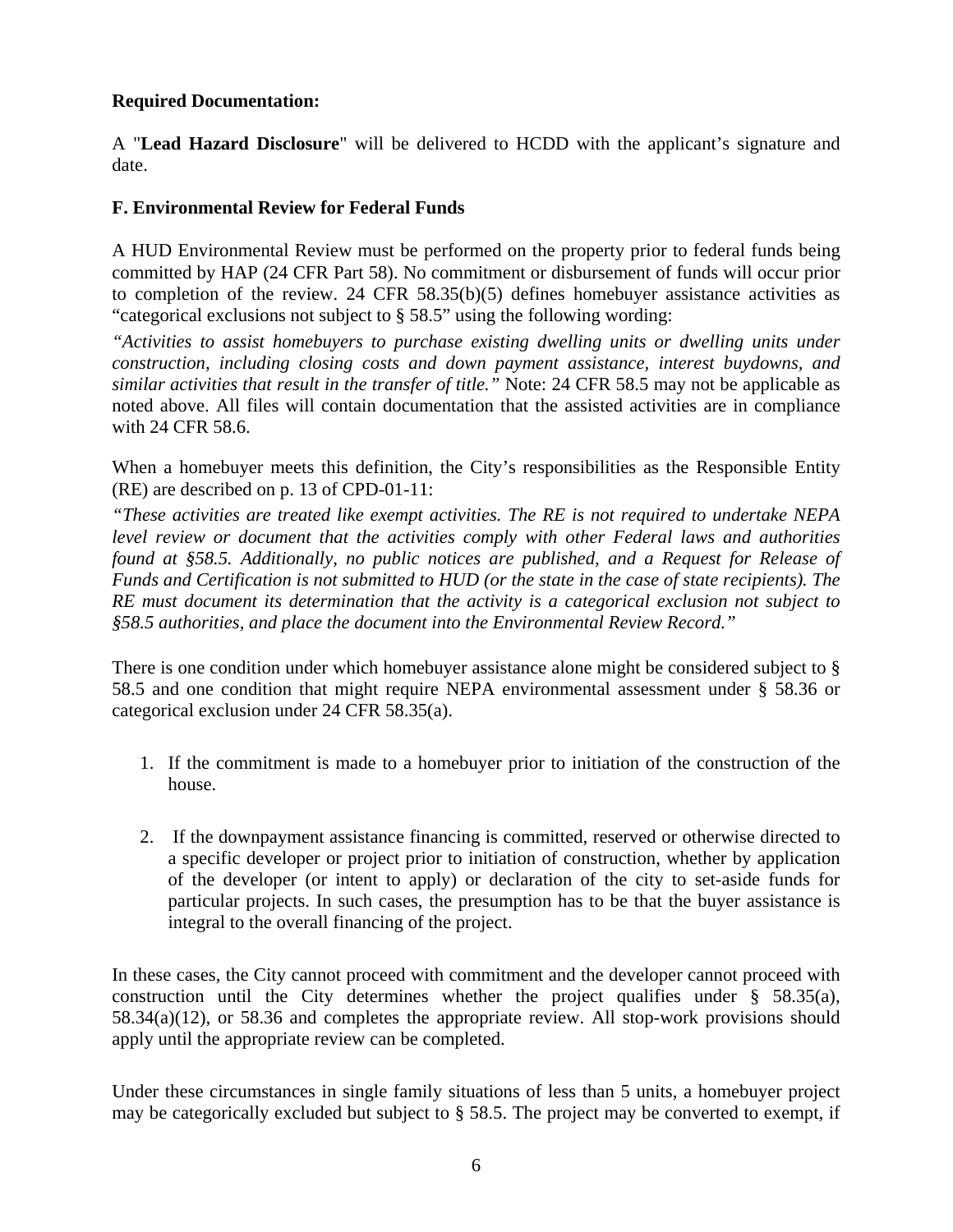no conditions apply, as outlined in Section IV.D of CPD Notice 01-11 (see pp. 15 -16). However, a HOME project is subject to <u>both</u> NEPA and § 58.5 and requires an environmental assessment under § 58.36 if the following conditions apply:

- The project is 5 or more units of new construction, or a multifamily rehabilitation project that fails to satisfy the conditions of categorical exclusions under 24 CFR  $58.35(a)(3)(ii)$ or a single family (1-4 units) rehabilitation project that fails to satisfy the conditions of 24 CFR  $58.35(a)(3)(i)$  (i.e., the project will be considered as needing an Environmental Assessment when the project will result in the production of 5 or more units, involves a change in land use, or will increase the footprint of the building in a floodplain or wetland); and
- The request for homebuyer assistance precedes construction and is determined to be integral to the project financing assembled by the developer for 5 or more units.

All of these responsibilities will remain with the City as the Responsible Entity, even if the City should later delegate other program administrative responsibilities to a subrecipient.

## **Required Documentation:**

Homebuyers may be approved for downpayment assistance only to purchase existing homes or homes already under construction at time of application for assistance. The ALP and homebuyers must submit "Builder's Certification Letter" and property pictures to certify that the unit was under construction when the homebuyers signed "The Terms and Conditions of HOME Program Assistance". The above-mentioned documents must be placed in the file as part of the determination that the downpayment assistance complies with 24 CFR 58.35(b)(5). For all existing dwelling units and dwelling units under construction a complete Compliance Documentation Checklist 24 CFR 58.6 is required.

In addition, a copy of the Flood Insurance Determination Form must be submitted.

## **G. Historical Review**

A historical review must be performed on all new construction properties and existing properties that will require rehabilitation prior to receiving federal funds.

#### **Required Documentation**

As a part of the department's Environmental Review process all new construction projects will undergo the Section 106-historical review. If a potential homeowner is requesting downpayment for an existing home that will require rehabilitation, that home must undergo the Section 106 review. If the homeowner is requesting downpayment for an existing home that does not include rehabilitation, the 106 review is not required. However, the existing property must be in compliance with the law and authorities specified in 24 CFR 58.6.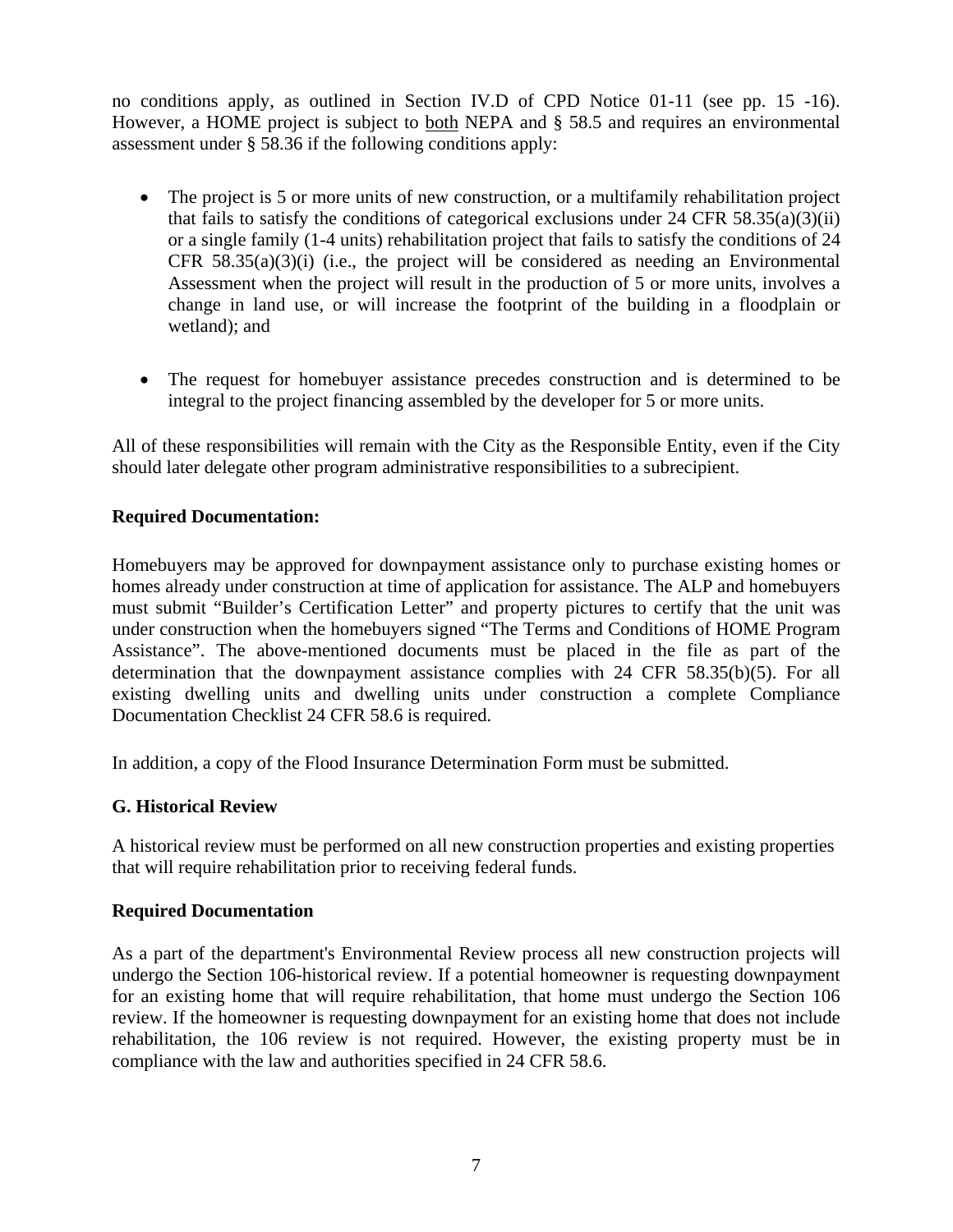### **H. Use of Property as a Principal Residence**:

The property must be occupied as the principal residence by the homebuyer throughout the full affordability period (10 years) commencing on the date that all required completion data is in IDIS.

### **Required Documentation:**

A fully executed **Terms and Conditions of HOME Program Assistance** must be submitted when the ALP submit the loan package for approval. A Second Lien Deed of Trust payable to the City of Houston will be duly recorded upon loan closing and submitted to the City. All required completion data will be entered into IDIS within three (3) business days of the date of closing.

### **I. Relocation Obligations:**

The Uniform Relocation Act (URA) applies to federally assisted homebuyer programs. The purchase of an occupied unit will be allowed when occupied by the seller only. Otherwise vacant units are eligible to be purchased. If Seller currently occupies the property, the Seller will waive rights to relocation benefits.

### **Required Documentation:**

The Seller will submit a signed "Affidavit of Selling Parties" to the Lender that attests to the fact that the property is not currently leased, unless to the buyer in the transaction.

# **Section III – Participating Partners**

The participating agencies that participate in the GNND Program will follow and comply with all HCDD established eligibility procedures.

## **A. Affordable Lending Partners:**

The participating institution of the ALP in processing mortgages for HCDD applicants will follow the HCDD established eligibility procedures. All programs available to the ALP including conventional, portfolio, FHA, VA or other types are allowable. The homebuyer(s) are encouraged to contact their ALP of choice and make an application for "pre-approval" to purchase a home. Upon approval, or during the process, they will contact a Participating Realtor to identify properties. Each ALP will submit (courier-return receipt required or regular mail) to HCDD a complete package of required program documents on each applicant requesting Program funds. The file must be submitted in a folder with all pages secured to the folder. HCDD will verify all the information contained on each applicant in order to qualify the household for financial assistance.

## **B. Participating HUD Approved Homebuyer Counseling Agencies**

HCDD will refer all applicants to a comprehensive counseling program. Counseling programs will encourage individuals to participate in homeownership and provide a method to track the achievement of the homeownership goal.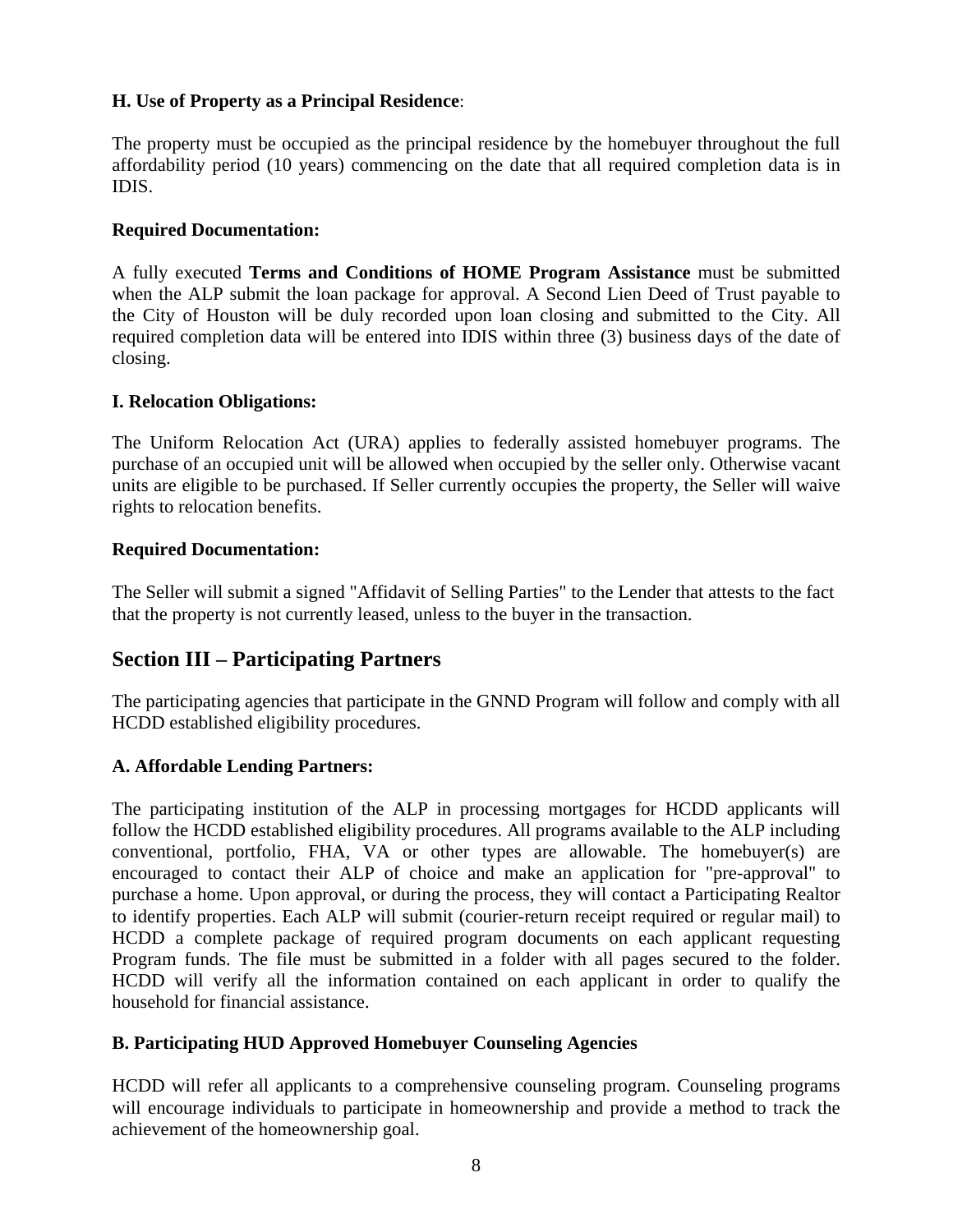# **Section IV - Loan Financing and Closing Requirements**

The property must be occupied as the principal residence by the applicant throughout the loan maturity period commencing on the date all required completion data is entered into IDIS. A Second Lien Deed of Trust will be obtained to secure Homebuyer's compliance with the affordability period and all other requirements of the GNND Program. The applicant will also execute the Second Loan Note.

The Second Lien Deed of Trust and Loan Note will require an affordability period. Payments on the loan are to be "deemed paid" if there is no change in use and/or occupancy during the loan affordability period (10 years). Should a change in ownerships (including foreclosure) or occupancy occur during the loan affordability period for **teacher, police officer, EMS or firefighter**, the full amount for would immediately become due and payable to the City from the Net Sales Proceeds, which shall be the sales price minus superior loan repayment (other than HOME funds) and any closing costs. However, if a change in ownerships (including foreclosure) or occupancy occur during the loan affordability period for **all others**, the City must recapture the prorated amount from the Net Sales Proceeds, which shall be the sales price minus superior loan repayment (other than HOME funds) and any closing costs.

Please refer to the Second Lien Deed of Trust and Loan Note for more detailed information on the program loan.

### **A. Program Loan**

The terms for assistance require 0% interest, deferred payment loan. There are four (4) key requirements to this "Soft Second" loan:

- The loan is not assumable.
- Owner financing is not acceptable under this program.
- No cash out home equity loan.
- **Subordination of the city's soft-second lien is at sole discretion of the city. Requests for subordination must be submitted to the city for review and approval. Such request will be considered only acceptable changes to the interest rate and/or term, and be subordinate.**

#### **Required Documentation:**

HCDD will prepare required documentation in order to satisfy the GNND Program requirements.

#### **B. Lender Mortgage Interest Rate**

ALPs will price the program at an interest rate that will not exceed the intended federal funds rate plus 2.25%. http://www.federalreserve.gov/fomc/fundsrate.htm. The borrower may pay up to 3% of the loan amount towards discount points and permanent interest rate buy-downs. Please refer to ALP Acknowledgement executed by your company.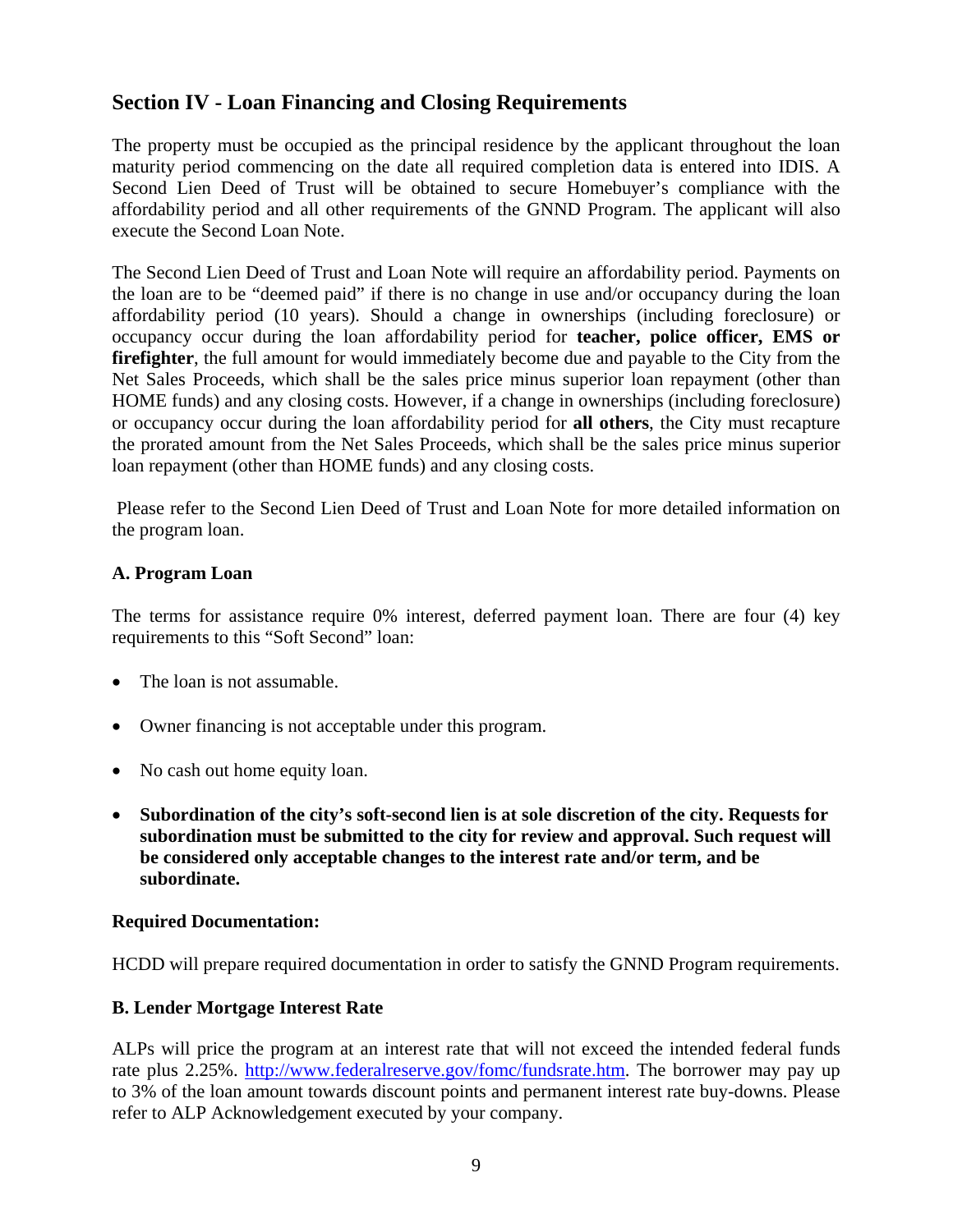# **Required Documentation:**

Loan Approval Letter with appropriate signature(s).

# **B. Closing Cost**

- Closing cost will be limited to actual cost.
- ALP fees defined as any fees received by the ALP not paid to a third party are limited to \$650.
- In addition to the ALP loan origination fee described above, all ALP fees that are not paid to a third party are limited to \$650.
- Participating Realtor fees are not eligible closing costs.
- Mortgage wholesale or broker transaction fees paid by the applicant are limited to \$650.

# **Required Documentation:**

Certificate of Lender Approval is required. HCDD staff will review the HUD I Settlement Statement to ensure compliance

# **C. Borrowers Cash Investment Requirement**

The borrower must invest at least \$500 into the transaction plus have at least \$1,000, but not more than \$50,000, in reserves (excluding retirement accounts). The cost of the appraisal, credit report, inspection, earnest money and/or cash brought to closing qualifies under this requirement.

## **Required Documentation:**

HCDD staff will review the HUD I Settlement Statement to ensure compliance. HCDD will review Verification of Deposits (VOD), bank statements and/or cashier's checks to verify that the borrower has at least \$1000 in reserves.

## **D. Liens**

The only liens to be placed on the property purchased through HAP will be the ALP's First Lien Deed of Trust and the City's Second Lien Deed of Trust. There will be no third lien recorded related to the purchase of property without prior written approval of the HCDD Director. Violations can result in ALP debarment from participation in HAP.

## **Required Documentation:**

Executed HCDD Form 106 "Lien Subordination Agreement."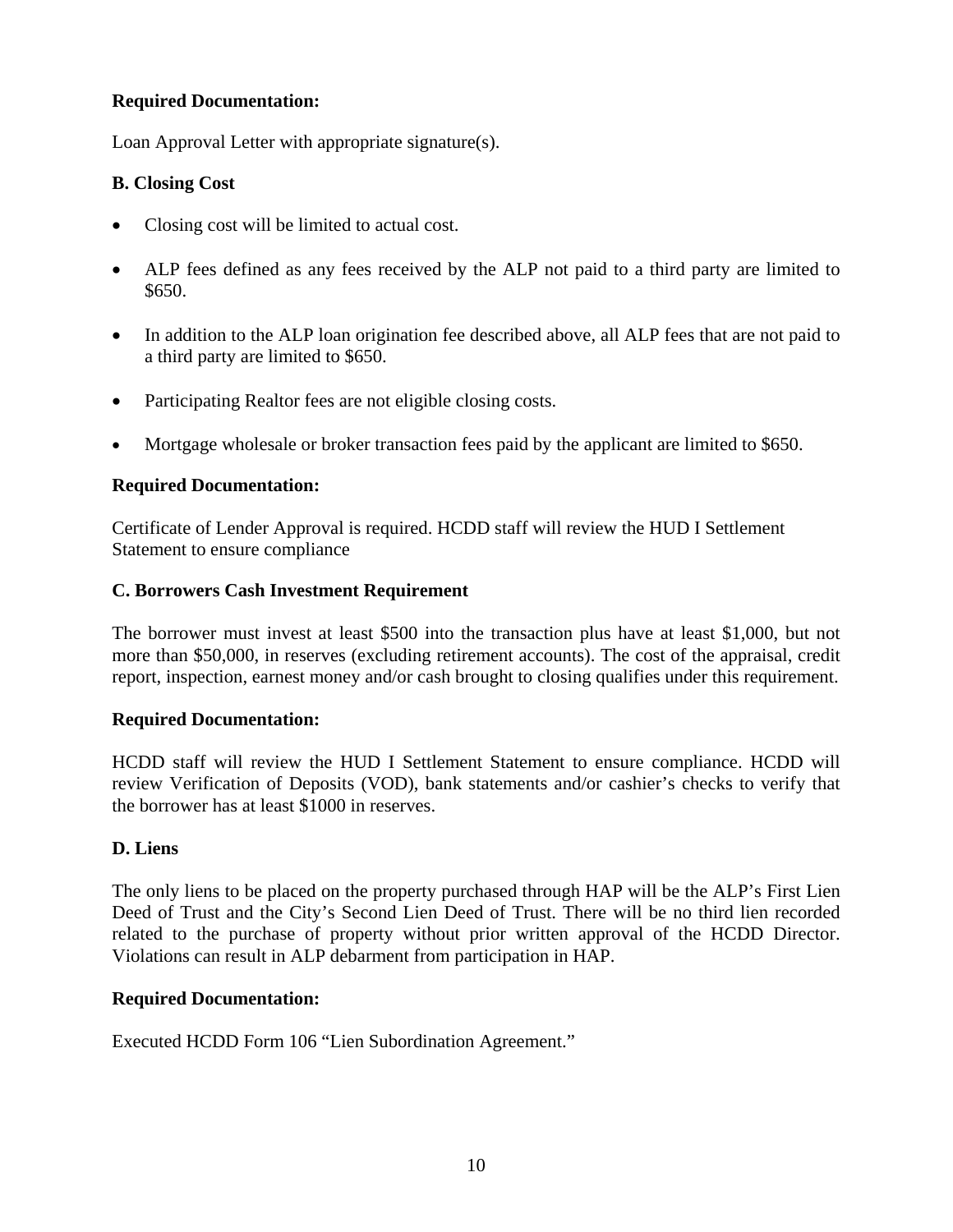### **E. Homebuyer Assistance Program Closing Procedures**

Once HCDD has received a **complete** file, an evaluation of the information will be performed in order to determine the prospective homebuyer's eligibility for GNND Program funds and the amount of financial assistance required to facilitate the purchase of the housing unit. If the file is not complete upon receipt, the ALP will be notified and give the opportunity to submit the required information.

If for any reason the prospective homebuyer does not qualify for financial assistance, a letter of explanation will be sent to the ALP and homebuyer. The ALP and prospective homebuyer will be given an opportunity to provide additional pertinent information and then re-submit the file. The review process will be the same for the re-submitted file.

When an applicant is certified as eligible for the GNND Program and the amount of financial assistance has been determined, then HCDD will utilize the step-by-step closing procedure as follows:

- 1. ALP will be notified via fax of approval or deficiencies within fifteen (15) business days of HCDD receipt of a complete application. HCDD Supervisor/Manager will sign the faxed Transmittal Form.
- 2. HCDD Inspection Services Section will perform an inspection(s) on the property within fifteen (15) business days of HCDD receipt of a complete application.
- 3. If the file has been approved, HCDD will fax a copy of the client approval letter with the GNND's loan amount to the ALP and title company. HCDD will request the preliminary HUD I, first page of First Lien Deed of Trust and Schedule A & B of the title commitment from the ALP. HCDD will review the HUD I to determine if charges are eligible pursuant to GNND Program guidelines. HCDD will notify the ALP of the outcome of the review.
- 4. During the HUD I review process; HCDD will prepare the Second Lien Deed of Trust, Loan Note, and Closing Instructions.
- 5. Once the HUD I has been accepted, HCDD will contact the appropriate title company to pick up a check and all prepared and executed documents.
- 6. After closing, the title company will submit to HCDD the original recorded and executed Second Lien Deed of Trust, Loan Note, HUD I Settlement Statement and a copy of the ALPs recorded First Loan Note and Deed of Trust.

It should be noted that the HUD I, first page of First Lien Deed of Trust and Schedule A & B of Title Commitment must be received at HCDD by 10:00 a.m. if the file is scheduled to close the next business day. No exceptions will be made.

These Guidelines incorporate the following documents which will be utilized to administer the Good Neighbor Next Door Program and which are attached hereto as **Appendix I**:

a. Instructions for Executing the Terms and Conditions of HOME Program Assistance for the Good Neighbor Next Door Program